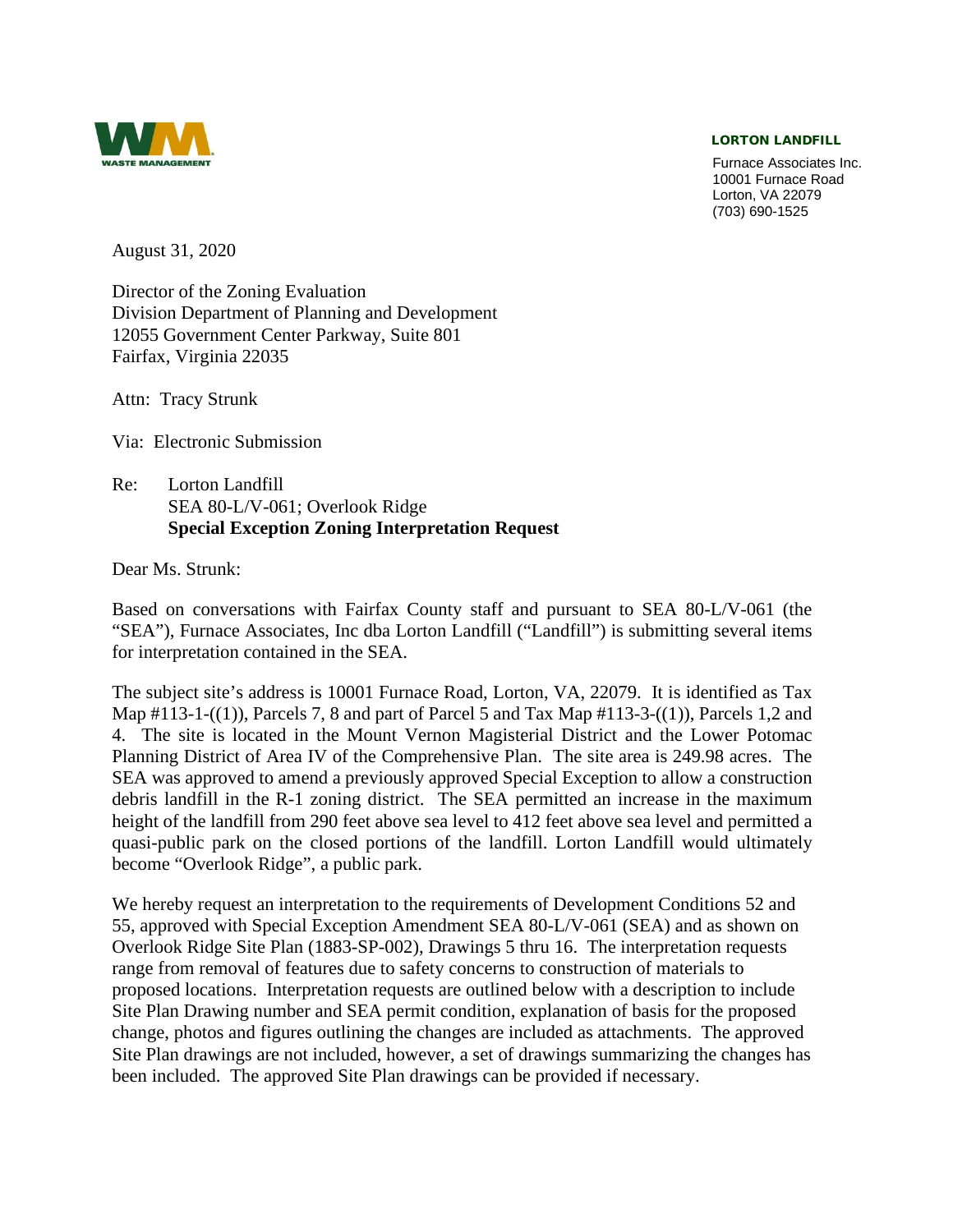## *crossings. Removal of the BMX trails and trail bridges to include stormwater management system*

 are located on steep slopes of the landfill that have the potential to settle unevenly. The trails channels) and drainage benches (flat earthen shelves on the side slopes of the landfill). The cause serious injury. Along with the personal injury risk, crossing of the benches has the the trail would interfere with existing trees that were planted in accordance with the approved park will not be affected by the removal of the trails and bridges and accessibility to all park The BMX trails shown on drawings 8, 9, 11, 12, 13, 14, and 15 are a safety hazard as they cross the landfill's stormwater management system downchutes (stormwater conveyance downchutes are constructed of concrete and or concrete rip rap and falling into them could potential to change the slope of the drainage bench interfering with drainage of the landfill, which would conflict with the facility's regulatory requirements. Additionally, in some cases landscape plans and in consultation with the Urban Forest Management Division. For reference, sheet 141 of 184 dated April 2007 is included to provide context regarding safety concerns with the Alpine Hiking trail as noted by Fairfax County. The intended use of the features is maintained. See attached photo log for examples crossings.

## *Removal of the crossings/trail connections shown on sheet 6, 7, 8, 12, and 15 and referenced in permit condition #55.*

 access. The trail connection shown on sheet 6 would be on a steep slope and crossing a facility. Furnace Associates, Inc, contacted Randy Kline, Property Manager for Lorton trail connections and future desires of the trail connections and associated easements. To date, a response or comments have not been received. For reference, sheet 143 of 184 dated April 2007 is included to provide context regarding Lorton Valley connections. The intended The trail connections shown on sheets 6, 7, and 8 were referenced in the agreement and stated Lorton Valley HOA was not in favor of providing an easement to the property for stormwater outfall, along with an un-named tributary of Giles Run. The trail connection shown on sheet 7 would cross the gas line easement owned by others. The trail connection shown on sheet 8 would tie into Furnace Road across from the entrance to the Covanta Valley on May 12, 2020 via email to discuss Lorton Valley's continued lack of interest in use of the park will not be affected by the removal of the trail crossings and connections and accessibility to all park features is maintained.

 a concrete rip rap downchute that conveys stormwater for the facility. The crossing would be The lower crossings shown on sheet 12 are over a large stormwater management channel and a 53-foot-long equestrian bridge which would require substantial design to withstand the potential loads and depending on the foundation needed would interfere the stormwater drainage and ultimately the facility's regulatory requirements.

 an armored stormwater ditch. This would be a safety concern based on the slope of the The upper crossing shown on sheet 12 would cross the stormwater management system and proposed path along the landfill slope due to differential settlement.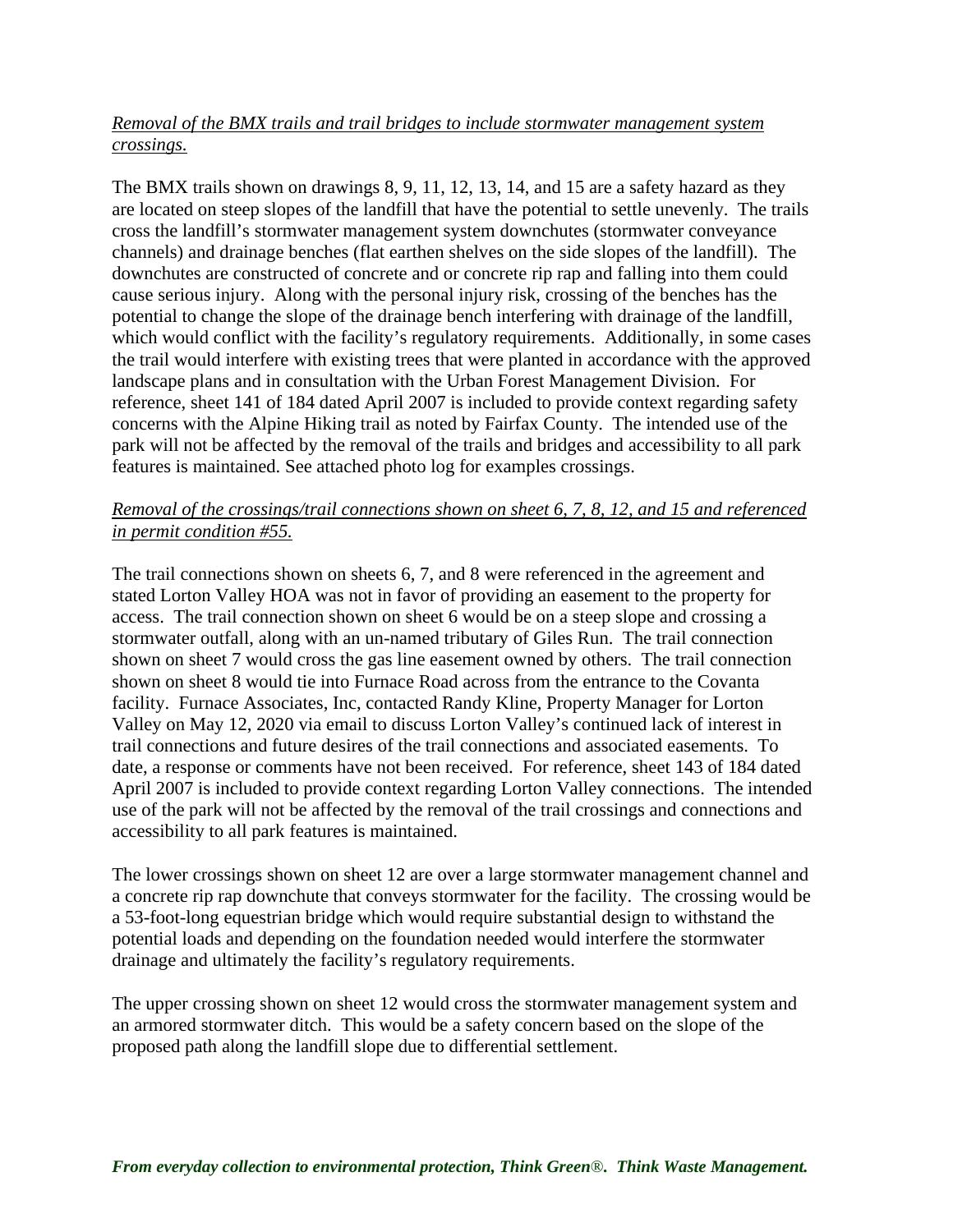The crossing shown on sheet 15 is adjacent to one of the facilities gas management flare compounds. This area has high voltage electrical and temperatures in excess of 1,000 degrees Fahrenheit. Crossing near this area would expose the public to these hazards.

See attached photo log for items outlined above.

 *stormwater management. Sheet 9 recreation/exercise area; Sheet 10 parking area; Sheet 12 Relocation of the following amenities to avoid conflicts with facility infrastructure and pavilion, amphitheater, sculpture garden, parking, restrooms and referenced in permit condition #52.* 

Recreation/Exercise area location adjusted due to landfill slopes and stormwater management system. Amenity would remain in this location, just shifted slightly and also adjust the parking spaces for parallel parking along the roadway.

Parking area near front entrance location adjusted slightly due to stormwater management system. Amenity would remain in this location, just shifted slightly to the east.

Pavilion and Pavilion Parking would remain in this location, shifted slightly to accommodate stormwater flow.

 Amphitheater would relocate from a location on the side slope to the south area adjacent to parking and the pavilion. If the amphitheater remained in the previous sloped location it the pavilion. The amphitheater performance area would face northerly and provide a view of the Potomac River for the seating area. This relocation also moves the amphitheater closer to would potentially cause drainage issues along with the potential for erosion issues due the foundation needed and its location in the drainage bench.

Sculpture garden, parking area, and waterless restrooms would shift slightly to the north. This adjustment would put the amenities on a flat area that would move them closer to the Overlook area. This adjustment would alleviate stormwater drainage concerns and provide better accessibility to more amenities.

 accessibility to all park features is maintained. Minimum setback dimensions approved with The intended use of the park will not be affected by the relocation of these amenities and the site plan would be maintained.

See attached photo log for items outlined above.

# *Adjustment of the location of the parking area shown on sheet 8.*

 for horse trailer parking adjacent to the equestrian trail. Adjusting this area to accommodate The area appears to not accommodate trailer parking as it is understood the intended use is trailer parking would likely reduce the number of parking spaces; however, some typical parking can be provided for the Exercise Station. The parking area would need to be